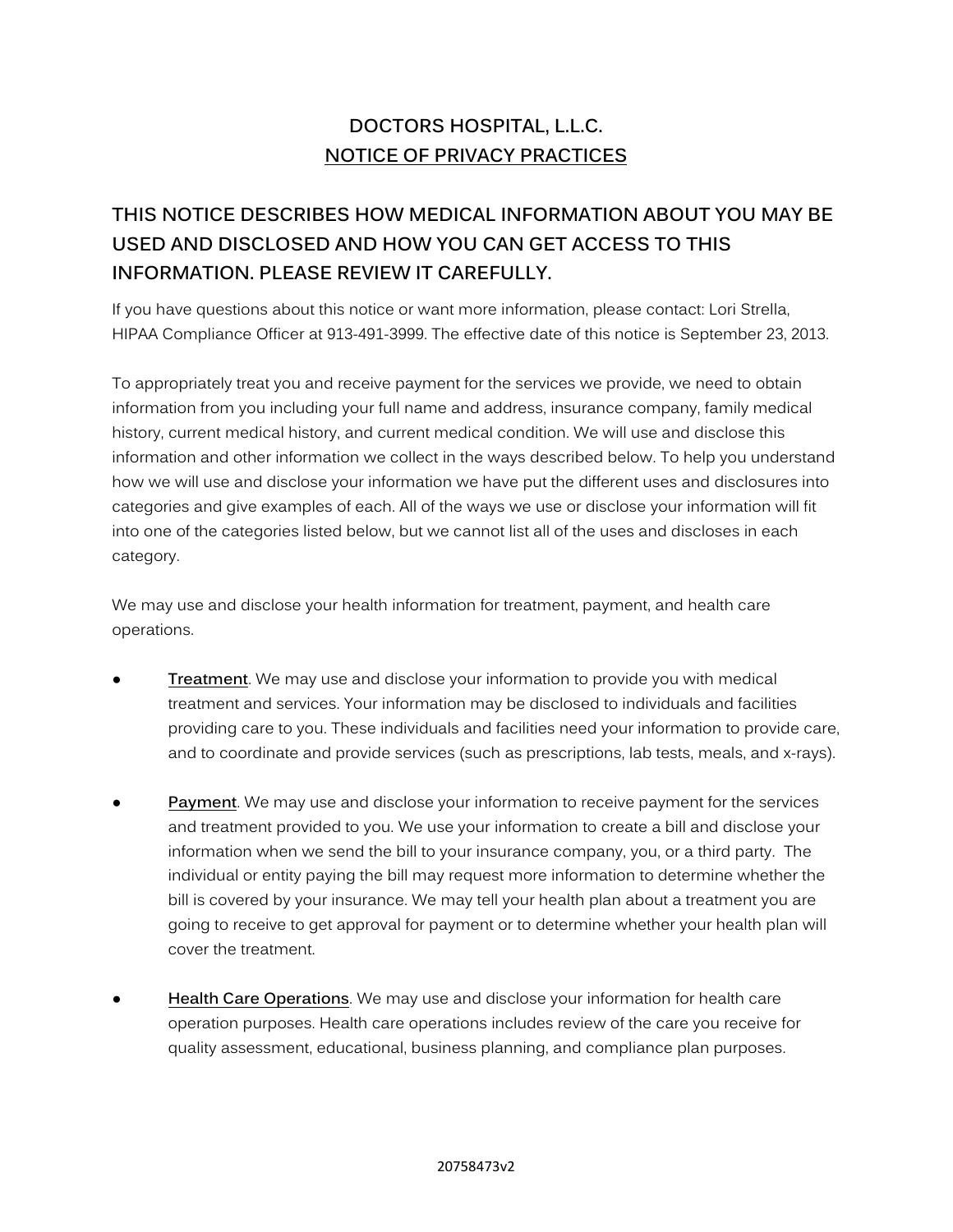We may disclose and use your health information and you authorize DH to use and disclose your information for:

- **Appointment Reminders**. We may provide appointment reminders to you. You may request in writing that we send reminders to a confidential or alternative address.
- **Treatment Alternatives**. We may provide you with information about treatment alternatives and other health related benefits and services.

We may also disclose your health information to outside entities without your consent or authorization in the following circumstances:

- **Required by Law.** We disclose information as required by law. For example, we are required to report gunshot wounds to the police.
- **Public Health Purposes.** We disclose information to health agencies as required by law for preventing or controlling disease. Examples are reporting of sexually transmitted, communicable, and infectious diseases.
- **To Prevent a Serious Threat to Health or Safety.** We may disclose information about you to law enforcement or an identified victim to prevent a serious threat to your health or safety or the health or safety of another individual or the public.
- **Research.** Your information may be used by or disclosed to researchers for research approved by a privacy board or an institutional review board.
- Health Oversight Activities. Your health information may be disclosed to governmental agencies and boards for investigations, audits, licensing, and compliance purposes.
- **Judicial and Administrative Proceedings.** We may be required to disclose your health information to a court or for an administrative proceeding.
- Law Enforcement Activities. We may be required to disclose your information as required by law, pursuant to a court order, warrant, subpoena, or summons.
- **In Emergency Circumstances.**
- **Deceased Individual**. We may disclose information for the identification of the body or to determine the cause of death.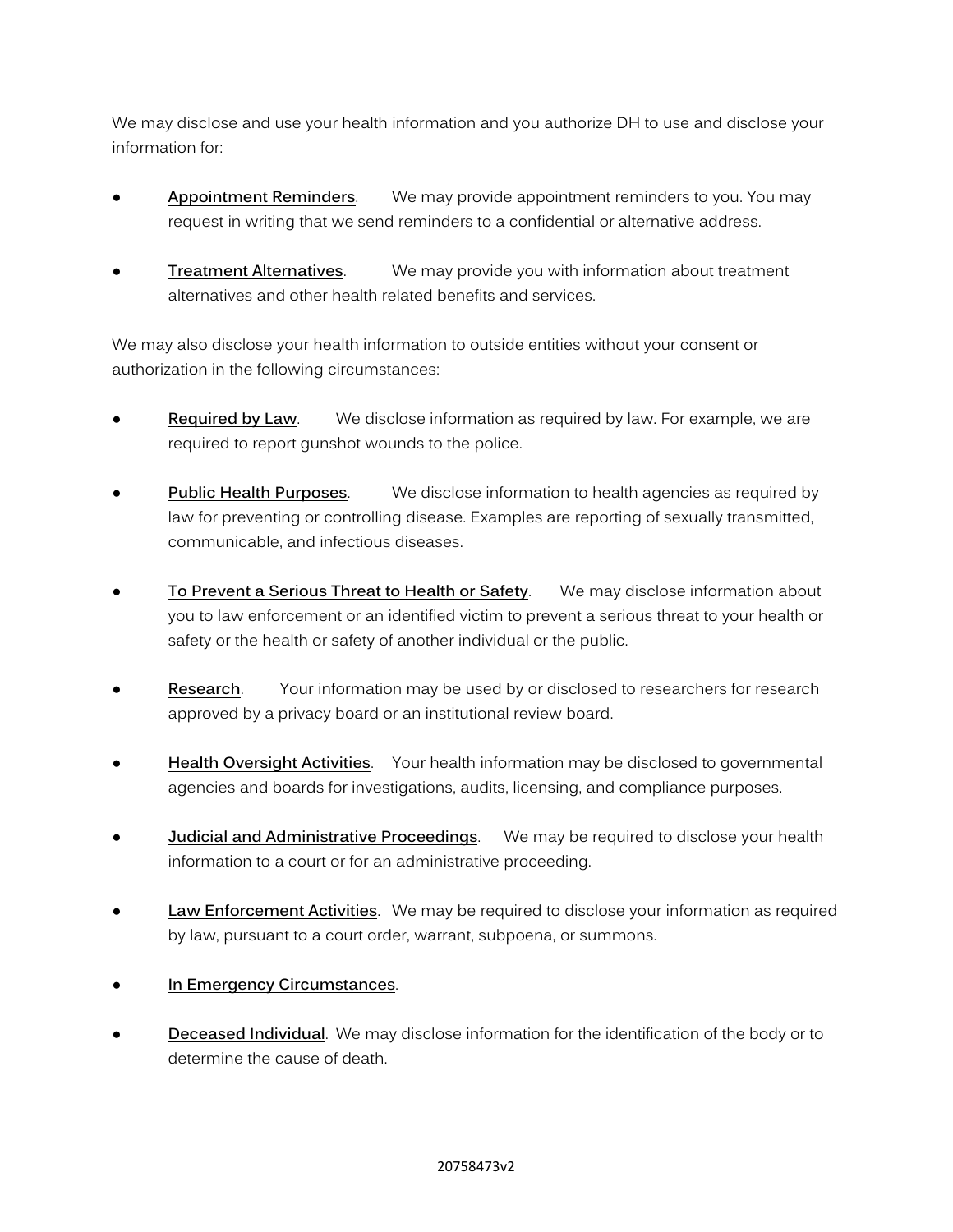- **Military and Veterans.** If you are a member of the armed forces we may release information about you as required by military command authorities. We may also release information about foreign military personnel to the appropriate foreign military authority.
- **Inmates.** If you are an inmate of a correctional institution or under the custody of a law enforcement official. This release must be necessary **(1)** for the institution to provide you with health care; **(2)** to protect your health and safety or the health and safety of others; or **(3)** for the safety or security of the correctional institution.

## **Protective Services for the President and Others.**

- **Organ and Tissue Donation**. If you are an organ donor, we may release your medical information to organizations that handle organ procurement or organ, eye or tissue transplantation or to an organ bank, as necessary to facilitate organ or tissue donation.
- **Workers' Compensation.** We may release medical information about you for workers' compensation or similar programs.
- **National Security and Intelligence Activities**. We may release information about you to authorized Federal officials for intelligence, counterintelligence, and other national security activities authorized by law.

We will give you the opportunity to object to the following uses and disclosure of your information:

- **Notification**. We may tell your friends, relatives and other caretaker's information which is relevant to their involvement in your care.
- **Disaster Relief.** We may disclose information about you to public or private agencies for disaster relief purposes.

Except as provided above, we will obtain your written authorization prior to disclosure of your information for any other purpose. Specifically, written authorization is required prior to the disclosure of your information:

**Psychotherapy Notes.** We will not use or disclose your psychotherapy notes without a written authorization except as specifically permitted by law.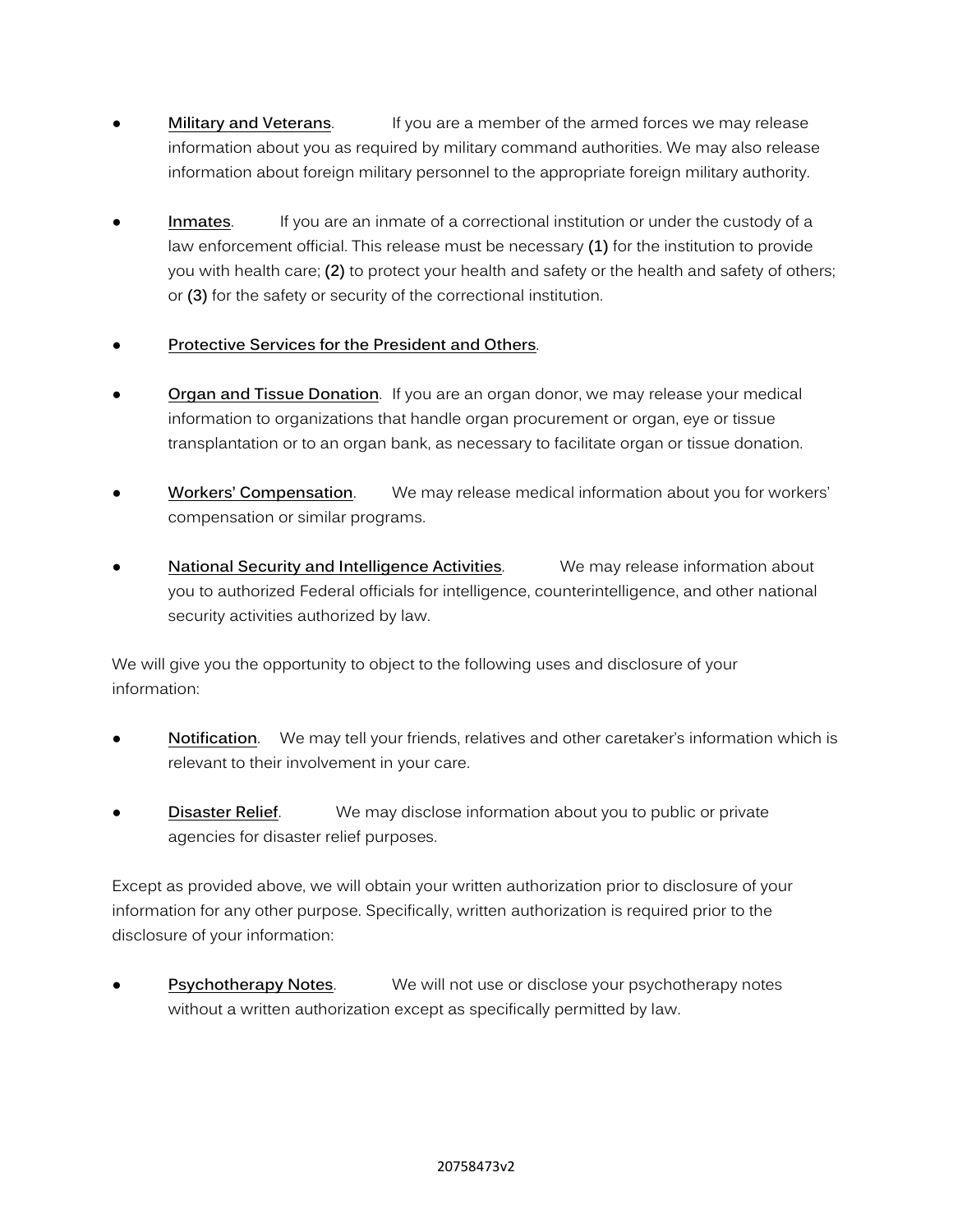- **Marketing.** We will not use or disclose your information for marketing purposes, other than face-to-face communications with you or promotional gifts of nominal value, without your written authorization.
- **Sale of Information**. We will not sell your PHI without your written authorization, including notification of the payment we will receive.

Where a disclosure is made under your written authorization, you have the right to revoke the authorization at any time. Revocation of an authorization must be in writing. The revocation is effective as of the date you provide it to DH and does not affect any prior disclosures made under the authorization.

If a state or federal law provides additional restrictions or protections to your information, we will comply with the most stringent requirement.

## **Your Rights**

- You have the right to request a restriction on how information about you is used and disclosed. If you want to request a restriction of a use or disclosure of your information, contact our HIPAA Compliance Officer at the number listed at the beginning of this form. We are required to agree to a request for a restriction related to disclosure of information to your health plan for payment or healthcare operations where you pay for the service in full. **We are not otherwise required to agree to any restriction on the use or disclosure of your information**.
- You have the right to request communications with you be made at an alternative address or phone number. To request that communication be made at a different address or phone number contact our HIPAA Compliance Officer at the number listed at the beginning of this form to obtain the form to make your request.
- You have the right to inspect and copy your medical record. To inspect and copy your medical record a request must be made in writing on the form provided by DH. To the extent we maintain your information in electronic form, we will provide you access electronically. To obtain a form contact our HIPAA Compliance Officer at the number listed at the beginning of this form.
- If you believe the information we have about you is incorrect or incomplete you may request that we amend your medical record. Your request must be made in writing on the form provided by DH. To request a form contact our HIPAA Compliance Officer at the number listed at the beginning of this form.